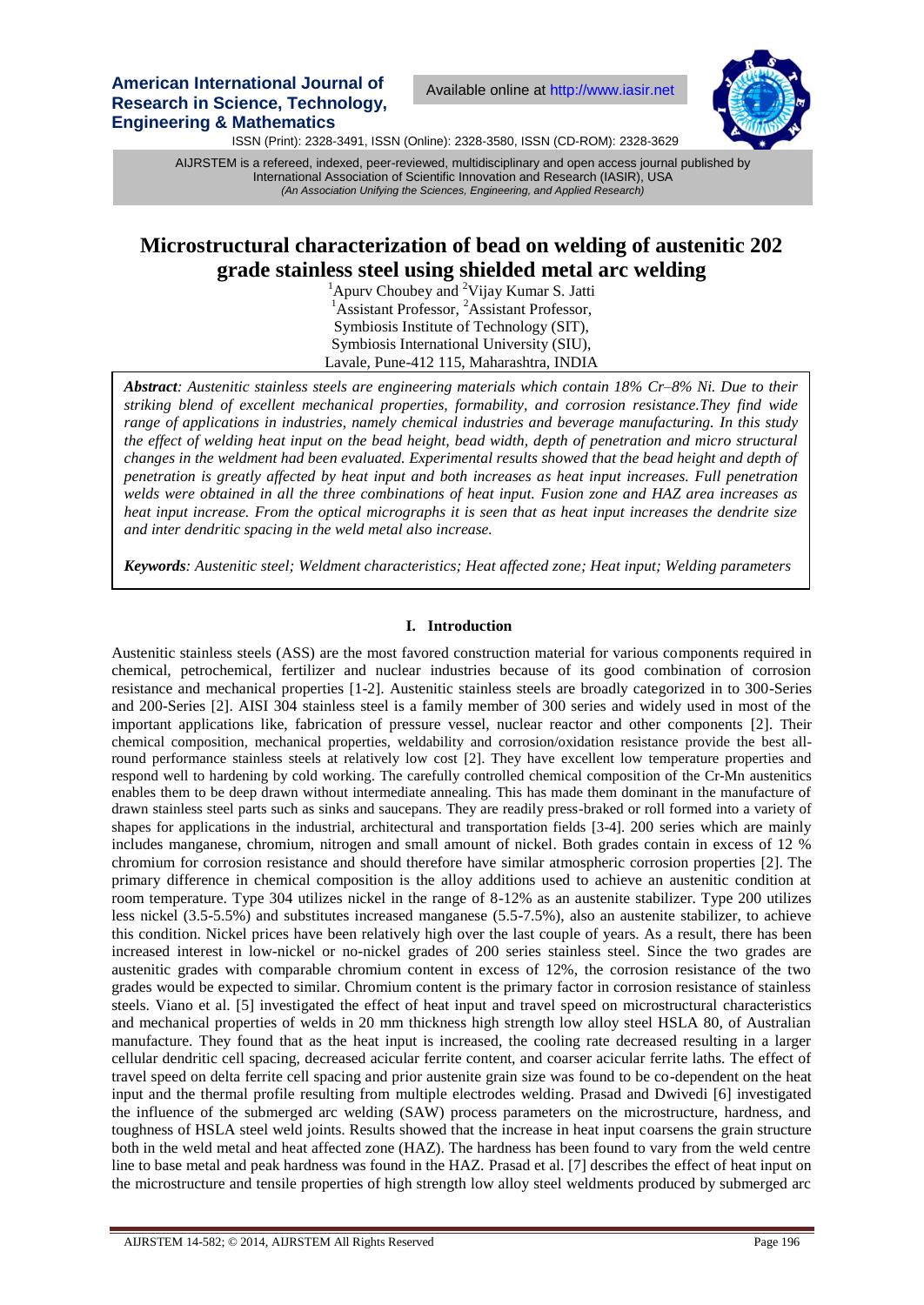welding. Results showed that the increase in the heat input affects the proportions of different microconstituents both in the weld metal and heat affected zone. It is observed that the tensile strength (UTS, YS) decreases with increase in heat input and scanning electron microscopy of tensile test fractured surfaces usually exhibited ductile failure. Viano et al. [8] showed an micro-structural analysis and mechanical properties of welds in 20 mm thickness high strength low alloy steel HSLA 80 and specimens were prepared using the double tandem (four wire) submerged arc welding process in which both heat input and travel speed were varied. The inclusion size distribution was determined for selected welds and showed that heat input had a major effect. Karthik et al. [9] studied the weldability properties of the shielded metal arc welded and welded and tungsten inert gas welded austenitic 304 stainless. Both the process showed the tensile strength below the base metal value but the TIG welding better fracture strength than SMAW. Sathiya et al. [10] studied the bead-on -plate welds on AISI 904 L super austenitic stainless steel sheets using gas metal arc welding process. From the experimental results, the gray relational analysis is applied to optimize the input parameters simultaneously considering multiple output variables. In order to understand the micro-structural changes occurring in the weld zone is investigated through the optical microscopy. The hardness measurements were taken across the fusion zone. Kianersi et al. [11] optimized welding parameters namely welding current and time in resistance spot welding (RSW) of the austenitic stainless steel sheets grade AISI 316L. Then the effect of optimum welding parameters on the resistance spot welding properties and microstructure of AISI 316L austenitic stainless steel sheets has been investigated. It can be concluded that the bead geometry and penetration affect the weldment characteristics and are dependent on welding process parameters. In the present investigation an attempt was made to study weldment characteristics such as bead height, bead width & depth of penetration and micro structural changes in weldment, as affected by heat input (controlled by welding current, welding voltage and welding speed).

# **II. Experimental Details**

The base material used in the present investigation was in the form of 202 SS plates of sizes 150 mm X 75 mm X 3mm which were cut using wire-cut electrical discharge machine from a rolled sheet and the filler was "AWS E308L-16" solid electrode of 3.15 mm diameter. Table I shows the chemical composition of the base and the filler used. **Table I Chemical composition**

| тарле т спенисат сопіромион |             |             |  |  |
|-----------------------------|-------------|-------------|--|--|
| Elements                    | <b>Base</b> | Filler      |  |  |
|                             | material    | material    |  |  |
|                             | (202 S)     | (AWS E308L) |  |  |
| $_{\rm Cr}$                 | 13.34       | 18.00       |  |  |
| Ni                          | 0.2087      | 9.00        |  |  |
| с                           | 0.27        | 0.04        |  |  |
| Mn                          | 9.84        | 0.80        |  |  |
| Si                          | 0.460       | 0.90        |  |  |
| s                           | 0.0105      | 0.03        |  |  |
| D                           | 0.0693      | 0.04        |  |  |
|                             |             |             |  |  |

In the present work double V-groove design was used so that welding could be accomplished ensuring full penetration. Before welding all the edges were thoroughly cleaned in order to avoid any source of contamination like rust, scale, dust, oil, moisture that could creep into the weld metal and later on could result possibly into a weld defect. Bead-on-plate SMAW was performed along the centre line of solution annealed plates using electrode "AWS E308L-16" of diameter 3.15 mm. The samples were denoted by A, B, C as shown in Fig. 1. Sample A of (75 A, 100 A, 125 A) were then ethched chemically in order to see the penetration macroscopically as well as to take optical microstructures of welded area. Sample B of (75 A, 100 A, 125 A) were polished at various grit papers and after cloth polishing micro-hardness were performed perpendicularly along weld pool, HAZ region and base metal. Sample C of (75 A, 100 A, 125 A) were used. After tacking the plates together the weld pass was given using SMAW process with welding conditions as mentioned in Table II. Although SMAW process was used in the manual mode, still utmost care was taken during recording of the arc on time so as to facilitate calculations of heat input. It is worth mentioning here that the best welding practice available in the fabrication industry was used in the present work. It is a well established fact that among all the welding variables in arc welding processes welding current is the most influential variable since it affects the current density and thus the melting rate of the filler as well as the base material. A rest time of 30 seconds was allowed after every subsequent pass.

Heat input was calculated according to equation 1:

$$
H = \frac{\eta * V * I}{v} \tag{1}
$$

where, H= heat input in KJ/mm,  $\eta$ = efficiency = 0.75 for SMAW, V= voltage in volts, I= current in amperes,  $v$  = welding speed in mm/sec.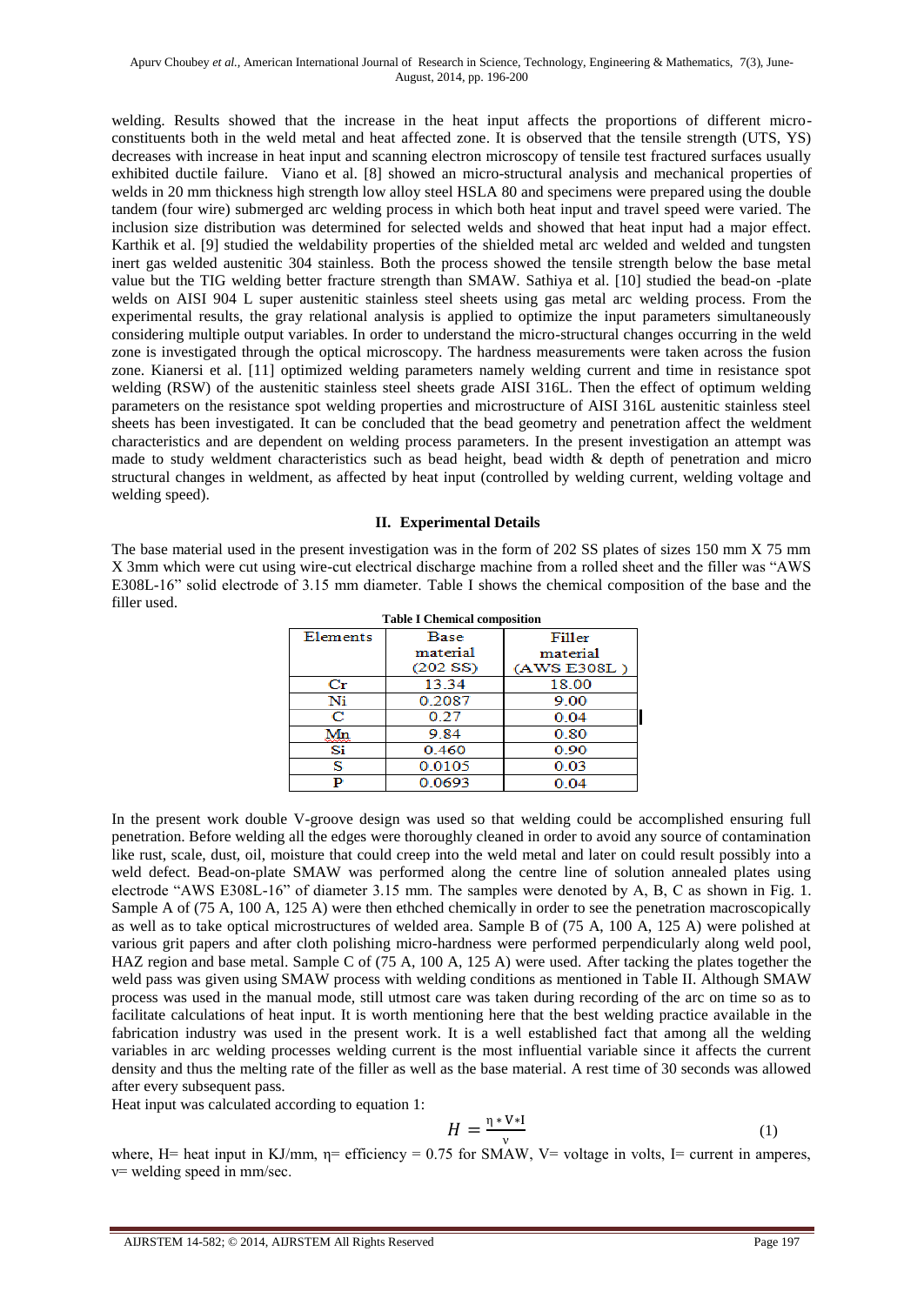So in accordance with this fundamental fact three different heat input combinations corresponding to different welding currents i.e. 75 A (low heat input), 100 A (medium heat input) and 125 A (high heat input) combinations were selected for the present study.



The reason for using these specific welding current values was twofold firstly, this spectrum of heat input combinations results in arc energies which are sufficient to cause adequate fusion of the base and weld metal selected for the present study and secondly, a step increase of 25 A was anticipated to be sufficient enough to cause a direct and significant influence on the microstructure and tensile properties of the welded joints. During and after welding the joints were visually inspected for their quality and it was ensured that all weld beads possessed good geometrical consistency and were free from visible defects like surface porosity, blow holes etc.

| <b>Voltage</b><br>(V) | <b>Current</b><br>(A) | Welding<br><b>Speed</b><br>(mm/sec) | <b>Heat Input</b><br>(KJ/mm) |
|-----------------------|-----------------------|-------------------------------------|------------------------------|
| 35                    | 75                    | 2.50                                | 0.787                        |
| 35                    | 100                   | 2.50                                | 1.050                        |
| 35                    | 125                   | 2.50                                | 1.312                        |

**Table II Welding process parameters** 

## **III. Results and Discussions**

In order to observe the micro-structural changes that take place during welding, corresponding to each heat input combination; specimens were machined out from the weld pads. After polishing and macro etching the cross sections of the joints were captured with the help of image analysis software coupled with a stereo zoom microscope at a magnification of 100X to facilitate measuring of the details like cross sectional areas of the fusion zone and HAZ. Standard polishing procedures were used for general micro-structural observations. Microstructures of different zones of interest like weld metal, HAZ and fusion boundary under different heat input combinations were viewed and captured with an optical microscope (Zeiss Axiolab) coupled with an image analyzing software. The penetration part of the cross section of welded sample was polished on emery papers (180, 240, 400, 600 and 800 grit), and the on velvet cloth smeared with 0.75 $\mu$  alumina (Al<sub>2</sub>O<sub>3</sub>) slurry. The samples were ultrasonically cleaned in distilled water at each stage of polishing. To identify the fusion zone and HAZ, surface area of 50 mm X 10 mm in case of top surface and 50 mm X 3 mm in case of cross section respectively was used for electrolytic etching by ASTM standard A-262 Practice A test. In practice A, the samples were electrolytically etched in 10 wt% oxalic acid solution with current density of  $1$  A/cm<sup>2</sup> for 90 seconds. The weld penetration difference can be easily seen from figure 2 at different heat inputs. The samples were then examined under optical microscope ( Zeiss Axiolab ).

After etching, the geometry of welded samples was measured at different heat input conditions, which clearly differentiates the weld geometry of all the three samples. It is measured with the help of electronic vernier caliper as shown in Figure 3 and Table III. Let  $w =$  front width or weld width,  $r =$  front height or height of reinforcement and  $p =$  depth of penetration.



**Figure 2 Weld penetrations at different heat inputs**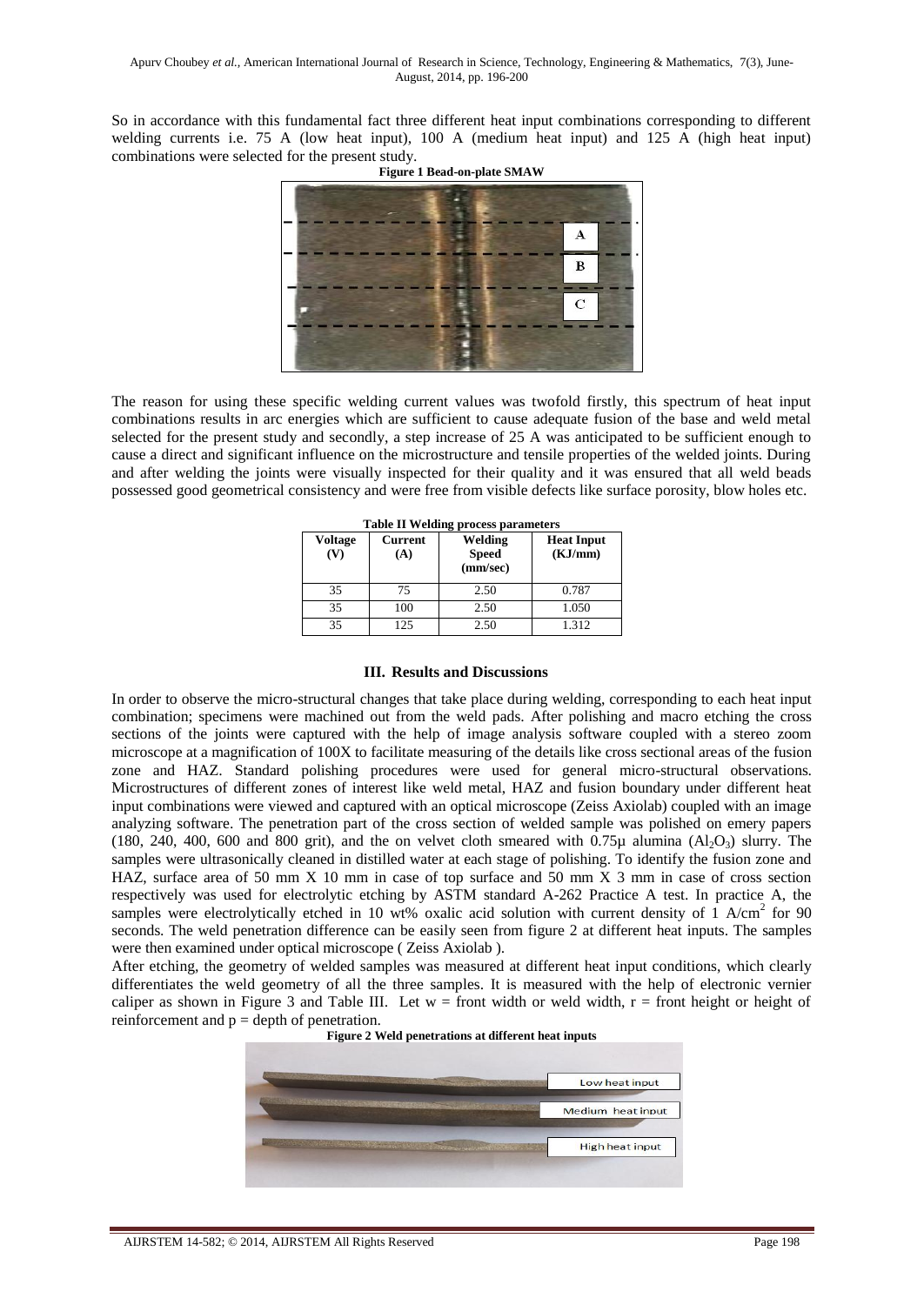**Figure 3 a) Weld bead at low heat input b) Weld bead at medium heat input c) Weld bead at high heat input d) Weld bead geometry**



**Table III Weldment characteristics at different heat input** 

| Low heat input | Medium heat input | <b>High heat input</b> |
|----------------|-------------------|------------------------|
| $w = 10.80$ mm | $w = 10.80$ mm    | $w = 10.80$ mm         |
| $r = 1.49$ mm  | $r = 1.57$ mm     | $r = 2.28$ mm          |
| $p = 0.36$ mm  | $p = 0.50$ mm     | $p = 1.75$ mm          |

From table III it is clear that as the heat input increases the depth of penetration increases along with the height of reinforcement. There is no affect on the weld width due to increase in heat input. Full penetration welds were obtained in all the three combinations of heat input (75A, 100A, 125A). As indicated by these values it is found that as heat input increases the fusion areas of the joints also increase proportionately. The same trend is followed for the HAZ area associated with each of these joints and also that fusion zone and HAZ area increase with increase in heat input. Optical micrographs showing the microstructures of weld zone, fusion boundary and HAZ for different heat input combinations are presented from Figure 4a & 4b, 5a & 5b, and 6a & 6b. It is observed from these optical micrographs that as heat input increases the dendrite size and inter dendritic spacing in the weld metal also increase. This dendrite size variation can be attributed to the fact that at low heat input, cooling rate is relatively higher due to which steep thermal gradients are established in the weld metal, which in turn allow lesser time for the dendrites to grow, whereas at high heat input, cooling rate is slow which provide sample time for the dendrites to grow farther into the fusion zone.

**Figure 4 Optical micrographs at low heat input a) weld metal b) fusion boundary and HAZ** 



**Figure 5 Optical micrographs at medium heat input a) weld metal b) fusion boundary and HAZ**